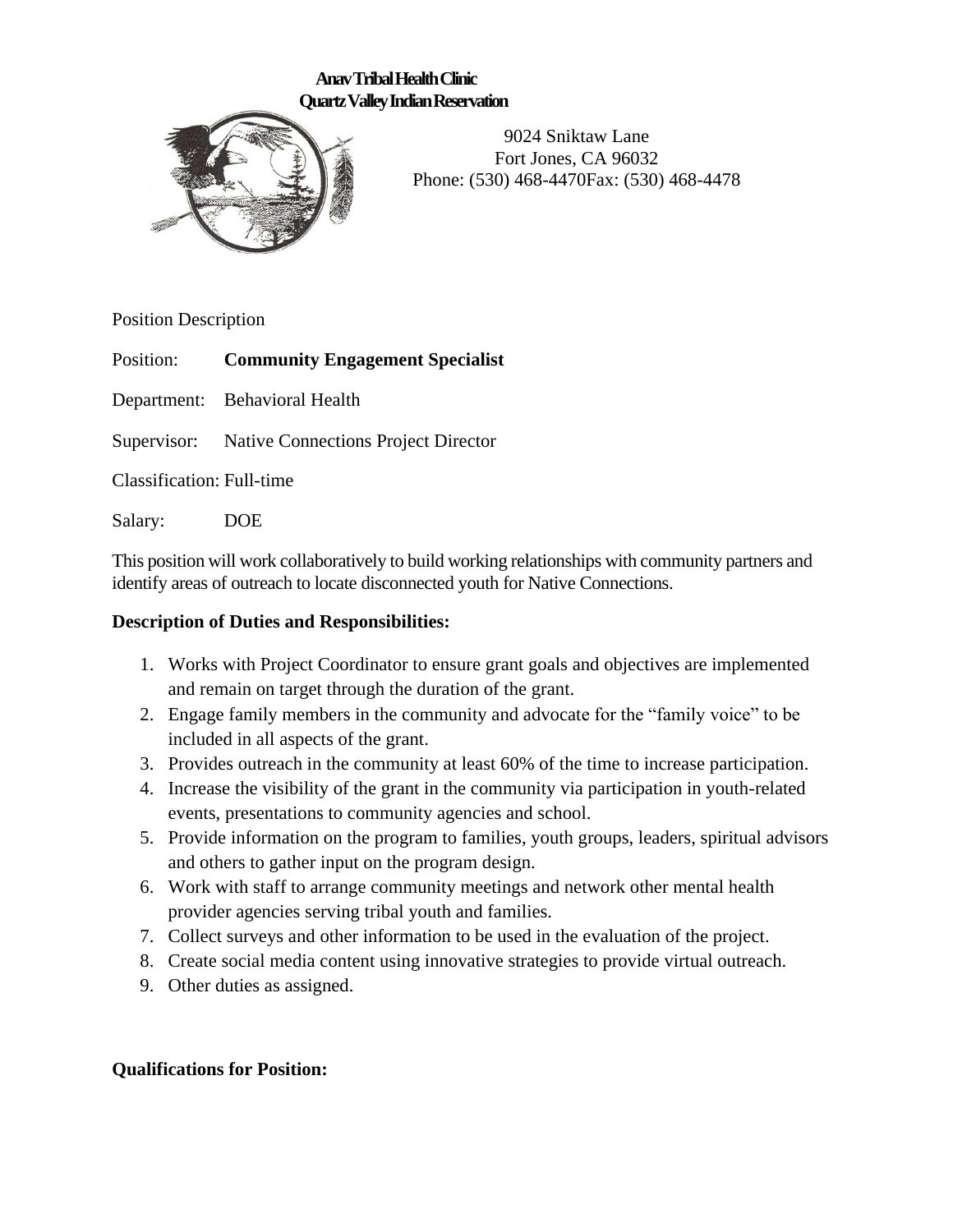- 1. High School Diploma
- 2. At least two years college level education in Social/Human Services or related field preferred
- 3. Two years work experience in social service or health care field
- 4. Knowledge of Tribal community and youth prevention or mental health service delivery.

### **Personal Qualities, Skills and Knowledge Required:**

- 1. Ability to attend meetings and represent QVIR/ATHC both on and off site.
- 2. Must be willing to travel to conferences, meetings, and seminars as needed.
- 3. Effective and efficient leadership, organization, facilitation and time management skills.
- 4. Must be able to empathize, willingness to understand, and have knowledge of issues facing Native American communities, familiarity with Northern California Native American communities a plus.
- 5. Must be able to work directly with mental health patients with care and understanding.
- 6. Basic computer skills including Microsoft Office components
- 7. Basic office skills including typing, telephone and filing.
- 8. Ability to successfully pass a pre-employment drug and alcohol screening test and criminal background check.

### **Indian Preference:**

In accordance with CFR 25, Part 276 and in accordance with Title VII of the Civil Rights Act, Section 701(b) and 703(i), preference in filling all vacancies will be given to qualified American Indian candidates.

**To apply submit application and resume to:** QVIR/Anav Tribal Health Clinic, 9024 Sniktaw Lane, Fort Jones, CA 96032. Fax: (530) 468-4478. Applications may be obtained at www.qvir.com or by calling Human Resources at (530)468-5907.

### **Acknowledgement:**

I acknowledge that I have read and understand the attached job description. My signature below certifies that I am able to perform the essential duties and responsibilities of this position. I have also discussed any accommodations that I feel that I might need to allow me to perform these